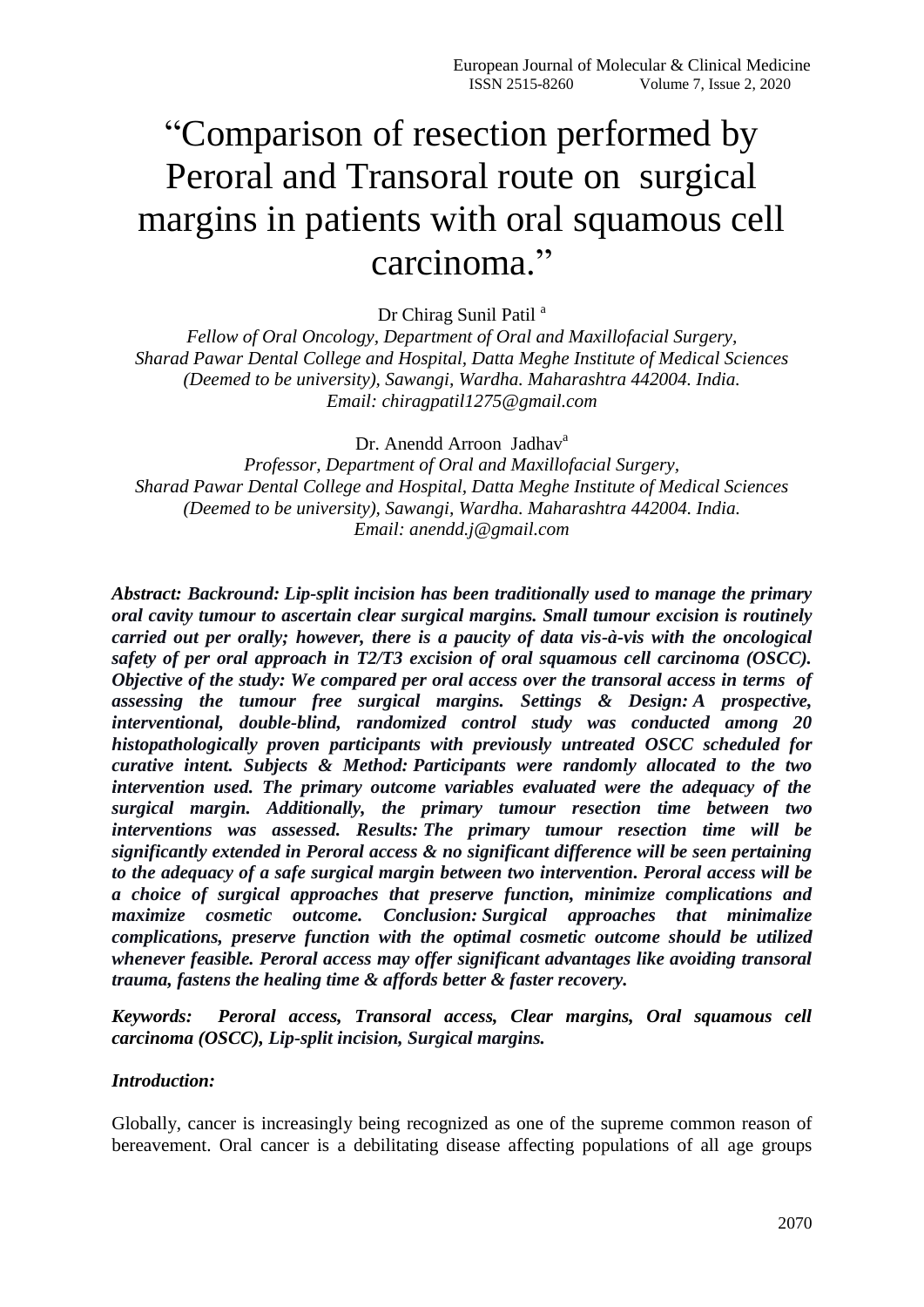residing worldwide.  $8<sup>th</sup>$  utmost common cancer of the world. As per WHO projections, by the end of 2020 the death toll due to cancer may reach up to 10 million cases per year worldwide.

The mainstay of treatment of OSCC involves extensive removal of the primary tumour with safe surgical margins or without post-operative Radiotherapy or Chemotherapy. The oral cavity sometimes make it challenging to equilibrium the need

for acceptable margins to preserve function and minimize disfigurement. A surgically positive margin is a predictable deleterious extrapolative factor,<sup>1</sup> it deterrence is frequently an indication for employing "access" procedures. It is imperious to have virtuous access to the tumor to permit for satisfactory three-dimensional excision & allow the lesion with satisfactory margins and reconstruction of the consequential deficiency. The surgical approach are directed to expunge an oral cavity tumor dictated by its mass and location, in count to the surgeon's inclinations and experience with the surgical procedure.

For advanced OSCC, technique and function are forwent in exchange for enhanced survival. The conventional access method for oral cavity growths has been the lip-split approach with or deprived of a mandibulotomy. Protagonists of the lip-split approach quote superior access and three-dimensional assessment of soft tissue association than with supplementary methods in which the lip is not split.**<sup>2</sup>** These gains are exclusively true in progressive anterior oral cancers including the mandible. Conventionally, it is believed that surgeon has much better-quality control above the anterior margins in this condition, which translates into wide-ranging tumor margins and enhanced local control.**<sup>3</sup>** There still look to be a propensity to employ transoral

access techniques for medium-sized tumors, despite adequate mouth opening existed for access to the oral cavity tumors.

Splitting the lip via a lateral or mid-line lip-split incision in aggregation with a mandibulotomy to permits the proximal mandible to swing away to increase complete access to the oropharynx & oral cavity tumor. However, up to 35% of morbidity has been reported, <sup>4</sup> with critics that there is a greater rate of the functional discrepancy, postoperative morbidity, and unappealing scarring, even in the finest of hands.<sup>5</sup>

Minimal access techniques are presently being gradually used in the administration of malignant lesions affecting the neck and head, to diminish morbidity without conceding the oncological safety. Peroral access is the technique of choice for managing medium-sized growths restricted to the oral cavity.**<sup>6</sup>**

Therefore, surgical approaches that minimize complications, preserve function and maximize cosmetic outcome should be fortified in suitable patients whenever feasible. Peroral approach may offer significant advantages because it helps avoid transoral access trauma, it reduces the healing time, and it allows for better and faster recovery. Therefore, we hypothesize that the peroral route would provide a better oncological, functional & aesthetic outcome between the two techniques when used in progressive resections of oral cavity cancer.

## *Methodology:*

The present prospective, observational, pilot study will be conducted in the department of Oral & Maxillofacial Surgery, Sharad Pawar Dental College and Hospital in coordination with Department of Oral Pathology and Microbiology, Sharad Pawar Dental College & Acharya Vinoba Bhave Rural Hospital, Sawangi (Meghe), Wardha during Oct 2019 to April 2020. The study will be conducted in accordance with the Helsinki declaration and its later amendments or comparable ethical standards and after approval by the institutional ethical guidelines prescribed by Central Ethics Committee on Human Research (C.E.C.H.R) of Datta Meghe Institute of Medical Sciences **(Ref. No. - DMIMS(DU)/IEC/Dec-2019/8609).**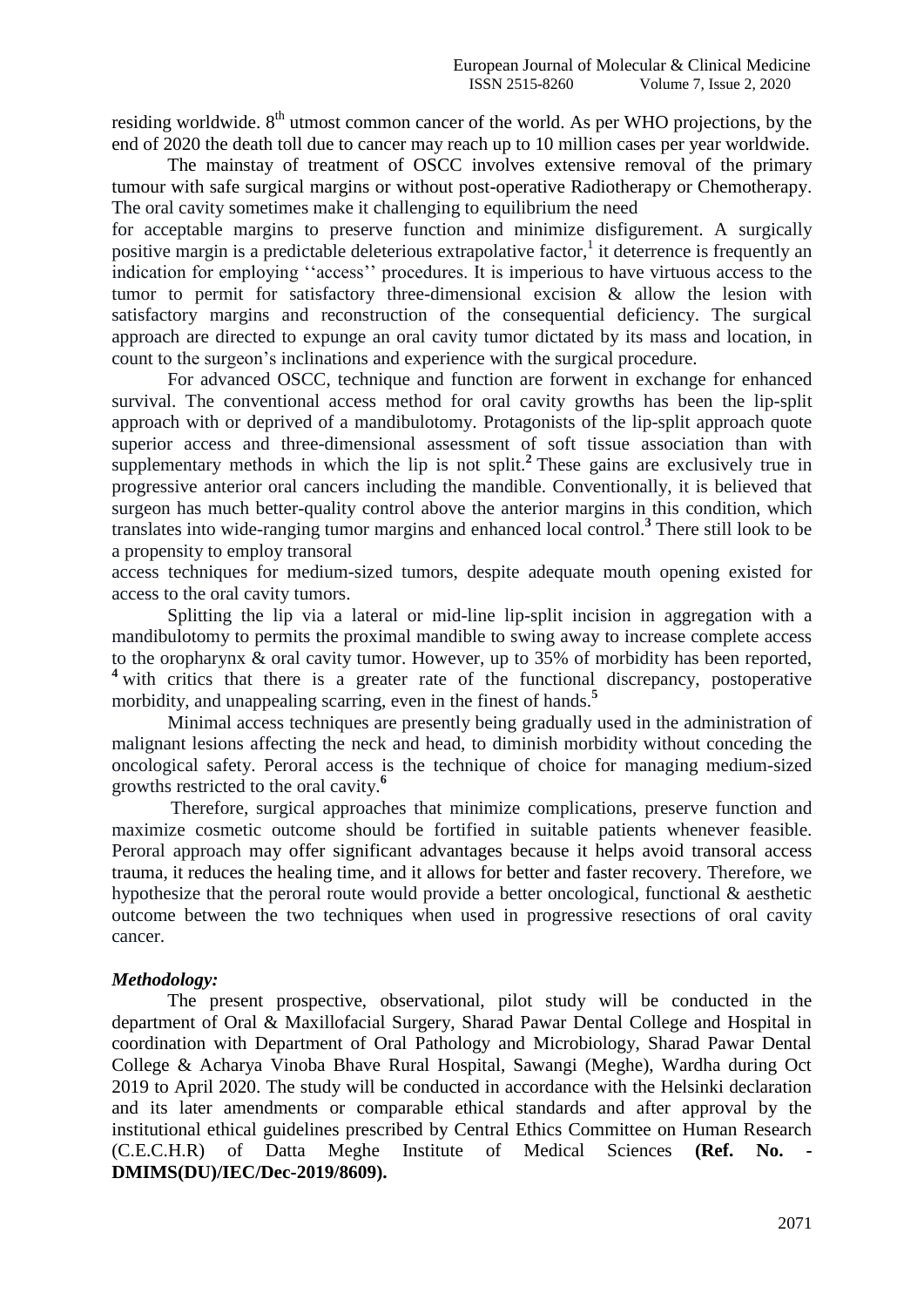This study will be conducted on 20 histopathologically proven patients of previously untreated oral squamous cell carcinoma scheduled for surgery with curative intent.

## *Sample size determination:*

The sample size was calculated by means of the result of previous studies **(Azhar J. Battoo et al<sup>6</sup>**). The following formula was used to calculate the sample size required for this study at 80% power of study and 95% confidence interval.

Sample size formula for difference between two proportions:

 $n = \frac{(Z\alpha + Z\beta)^2 [P_1(1-P_1)+P_2(1-P_2)]}{(P_1-P_2)}$  $(P_1-P_2)$ Where,

 $Z\alpha$  = level of significance at 5% i.e. 95% Confidence interval  $= 1.96$  $Z\beta$  = Power of the test = 80% = 0.84  $P_1$  = Proportion of tongue site of tumours = 72% = 0.72  $P_2$  = Proportion of buccal mucosa = 13% = 0.13  $n = (1.96 + 0.84)^2 [0.72 \times (1 - 0.72) + (0.13 (1 - 0.13))]$  $(0.82 - 0.13)^2$ 

 $= 7.08$ 

= 10 Patients needed in each groups.

Therefore, calculated sample size for this study will be 10 patients per group.

## *Patients fulfilling the criteria given below will be recruited for the study.*

## *Criterion for inclusion:*

- 1. Patients with Untreated resectable primary oral squamous cell carcinoma
- 2. Patients with Lesions involving GB complex and buccal mucosa extending up to the retromolar region.
- 3. Patients with Lesions involving posterolateral surface and base of tongue.

## *Criterion for exclusion:*

- 1. Immuno-compromised patients
- 2. Patients with OSCC extending beyond the confines of oral cavity (Infra temporal fossa, oropharynx and neck).
- 3. Patients with OSCC involving the lip and corner of mouth.
- 4. Patient with a history of previous treatment with surgery/radiotherapy or both.
- 5. Patients with recurrent and residual diseases.

## *Consent:*

 Before starting the study, an informed consent will be acquired from all the patient included in the study.

## *Clinical examination:*

- A detailed case history will be recorded.
- Clinical examination of primary tumor will be done and data compiled based on clinical findings. Tumor size will be recorded and each case included in the study will give us a complete TNM Classification and staging , according to the guidelines of AJCC 7<sup>th</sup> edition and Union International Cancer Control (UICC)<sup>7</sup>

## *Pre-operative investigations:*

The patients will be subjected to CECT Head in Department of Radio-Diagnosis, AVBRH, Sawangi (Meghe). CECT 16 slices/cut with Axial, Coronal and Sagittal cuts.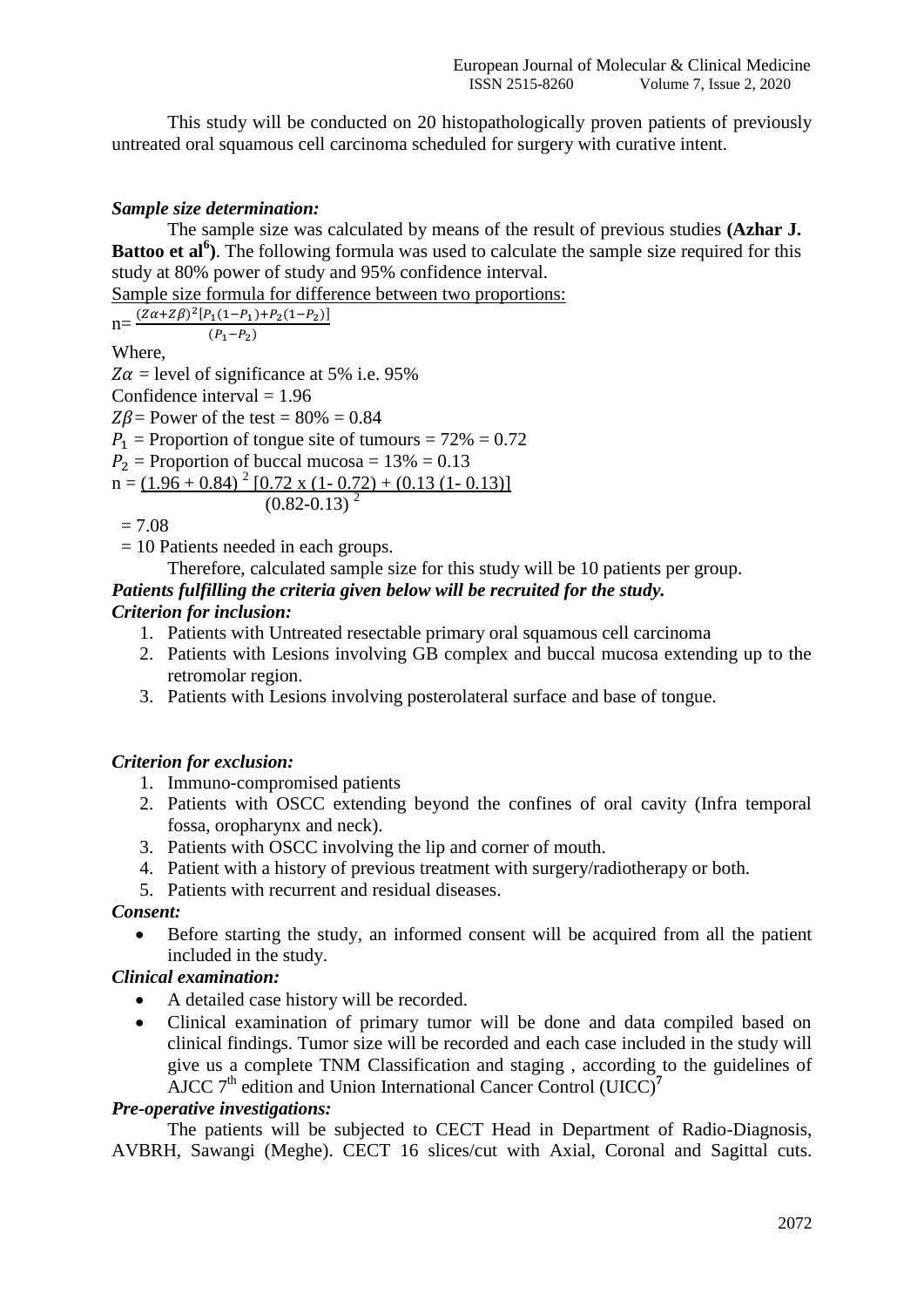Complete Blood investigations will be done. Physician and anesthetist fitness will be obtained for surgery.

## *Surgical Protocol:*

- A single senior surgeon having considerable experience in head and neck surgery will operate all the cases.
- After obtaining a pre-anesthetic fitness, patient will be undergo surgical procedure which comprised of :
	- I) Wide Local Excision of Lesion
	- II) Suitable Neck Dissection
	- III) Reconstruction

Patients will be treated according to their staging by the following protocols.

## *Type of neck dissection:*

- Patients with clinically negative neck (N0) will be subjected to a Selective Neck Dissection (SND-I-III), as per scientific indications.
- Patients with clinically diagnosed positive lymph node (N+) will be subjected to either Radical Neck Dissection or Modified Radical Neck dissection.

The study design protocol demanded the assessment of the resected mucosal margins of 1-1.5cms approximately in all cases intraoperatively after the resection of the tumor by either Peroral or Transoral route irrespective of size & site of tumor.

#### *Tumor resection time:*

Starting of the incision until the point of delivery of the resected specimen.

#### *Surgical technique:*

## *Transoral Route (Lip-Split Technique):*

**Babin and Calcaterra<sup>2</sup>** repopularized the lip-split technique in the late 1970. The neck dissection incision will be on superior extension of incision. Scoring of vermillion border and sagittal division of lip will be done. The vermillion border will be scored and the lip will be divided sagittally. Incision approaches used will be any one of a number of Robson, Roux or Mcgregor .This jagged incision will be carried down circumferentially around mentum or through the mentum, conserving the anatomical subunit. In the midline, neck dissection and the incision, which was carried down below the mantle, will be merged. Raising of bilateral or unilateral cheek flaps will leave the periosteum undamaged. At this point, if general oral cavity entree is required mandibullectomy will be done otherwise the involved mandible and floor of mouth will be resected. Lip components will be reapproximated by doing layer-by-layer closure; for this it is required that, a trifurcation stitch reapproximates the oral vestibule.

## **Figure 1 -Lip-Split Technique.**

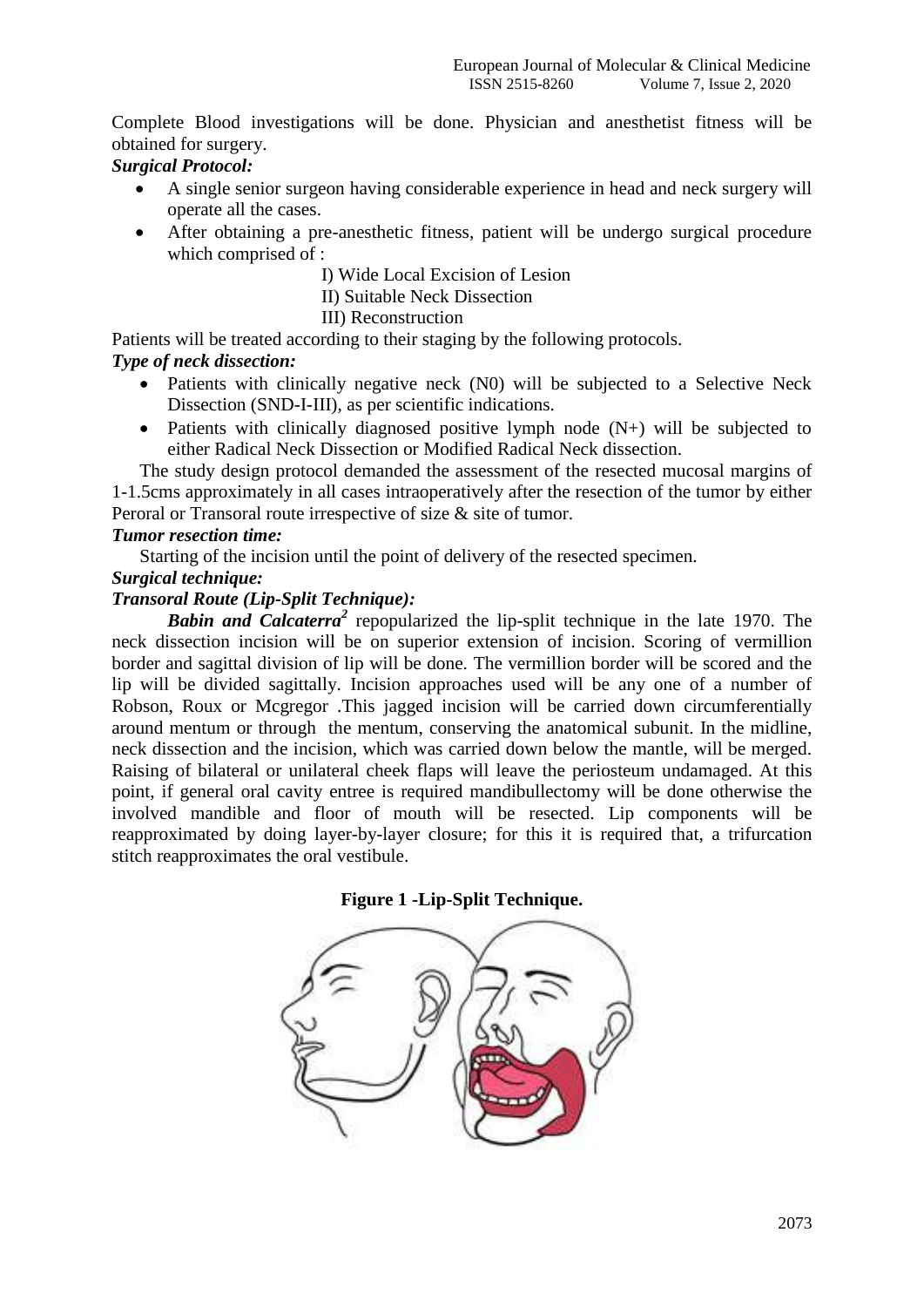## *Peroral route technique:*

The subsequent steps are involved in Typical Peroral route procedure are :(1) To simplify the resection, clear surgical field will be obtained by opening the neck and ligating the facial artery or ipsilateral lingual artery. Ligation will depend on site of lesion. End of neck dissection will follow this. (2) Placing cheek retractor and inserting bite block in between the opposite molars will ensure that the mouth opening is used optimally. Before cutting out the lesion, a marking of 1-1.5 cm will be done surrounding the lesion. Resection will be done further keeping in mind the 3-dimensional extent of the lesion. (3) Typical excision includes delivery of per oral resected specimen. If the muscles of floor of mouth are infiltrated by lesion, excision of floor of mouth will be done per orally, and the neck dissection will deliver the specimen. Partial maxillectomy and marginal mandibulectomy will be included in resection if required. (4) Evaluation of resection specimen will be done to make sure surgical resection margins are adequate and for assessment of necessity of further resection.

## **Figure 2- Peroral Route Technique**.



## *Surgical margin assessment:*

- The lesion will be excised taking  $1 1.5$  cm clinically visible safe surgical margins which will be according to surgeon's perception.
- After excision of the lesion, 4 margins will be excised from edge of the resected specimen.
	- 1) Anterior margin
	- 2) Posterior margin
	- 3) Medial margin
	- 4) Lateral margin
	- 5) Depth
- Excised specimens will be carefully assessed; grossed, labelled and fresh specimen will be delivered to the pathologist intraoperative so that he process it immediately. The pathologists will be blinded for intraoperative evaluation of the resected surgical margins.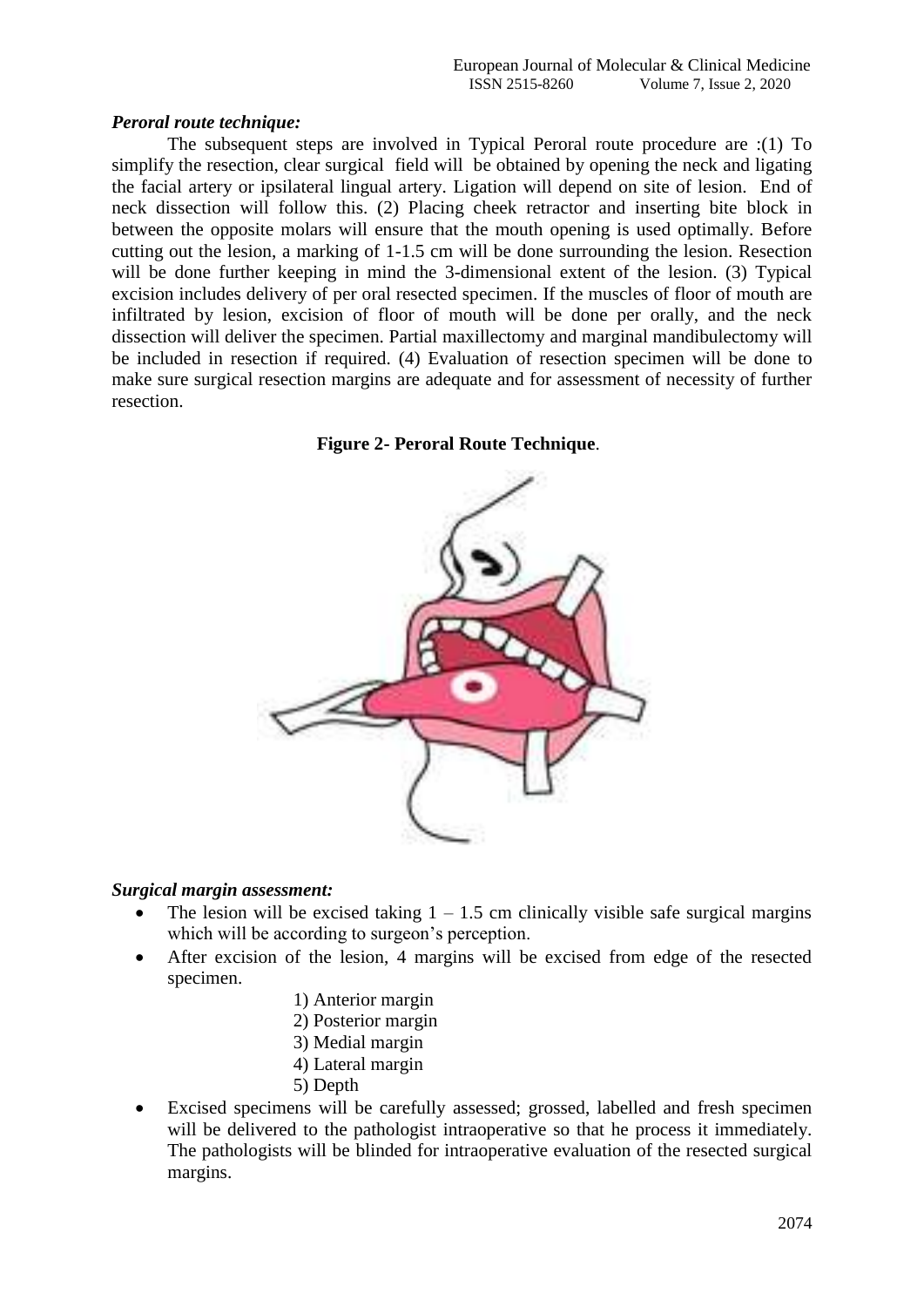Excised surgical margins submitted for intraoperative evaluation will be examined by intraoperative frozen section biopsy to assess resected surgical mucosal margins.

## *Diagnostic criteria:*

*A Surgical margin* will be*:* 

- *Positive-* Normal tissue architecture shows proof of metastatic deposits of dysplastic cells or malignant squamous epithelial cells.
- *Negative-* Normal tissue does not show any evidence of the metastatic deposits of malignant squamous epithelial cells.
- Evidence of hyperkeratosis, mild and moderate dysplasia.

## *Cytological criteria of malignancy:*

- Primary criteria to observe in frozen section will be
	- (1) Tumor diathesis.
	- (2) Nuclear cytoplasmic ratio.
- If both features mentioned above are observed, the pathologist should check the following criteria mentioned below. **8**

| Table 1. Cytological criteria of manghaney |                              |  |
|--------------------------------------------|------------------------------|--|
| Category 1                                 | Category 2                   |  |
|                                            |                              |  |
| Variation in cell shape                    | Naked nuclei                 |  |
| Variation in cell size                     | Irregular chromatin clumping |  |
| Nuclear pleomorphism                       | Binucleation/multinucleation |  |
| Increased number and size of nucleoli      | Abnormal mitotic figures     |  |

#### **Table 1: Cytological criteria of malignancy**

## *Reporting of the results to surgical team:*

The results of frozen section will be immediately informed to the surgical team, so that they will be able to make decisions intraoperative. Whenever it is possible, re-excision will be done for all the patients with positive margins. All the excised specimens were returned to the surgical team in their proper-labeled bottles.

## *Post operative evaluation:*

- Postoperative Outcomes will be recorded and compared between peroral and transoral route will be Facial scar, Lip competency, Facial disfigurement and Injury to corner of mouth.
- The patients will be evaluated for four parameters: Facial scar, Lip competency, Facial disfigurement & Injury to corner of mouth.

## *Evaluation criteria:*

**Facial scar-** Mild/Moderate/Severe.**<sup>9</sup>**

| <b>Clinical assessment</b> | <b>Score</b> |
|----------------------------|--------------|
| No facial scar             |              |
| Mild                       |              |
| <b>Moderate</b>            |              |
| Severe.                    |              |

#### **Table 2: Facial scar***.*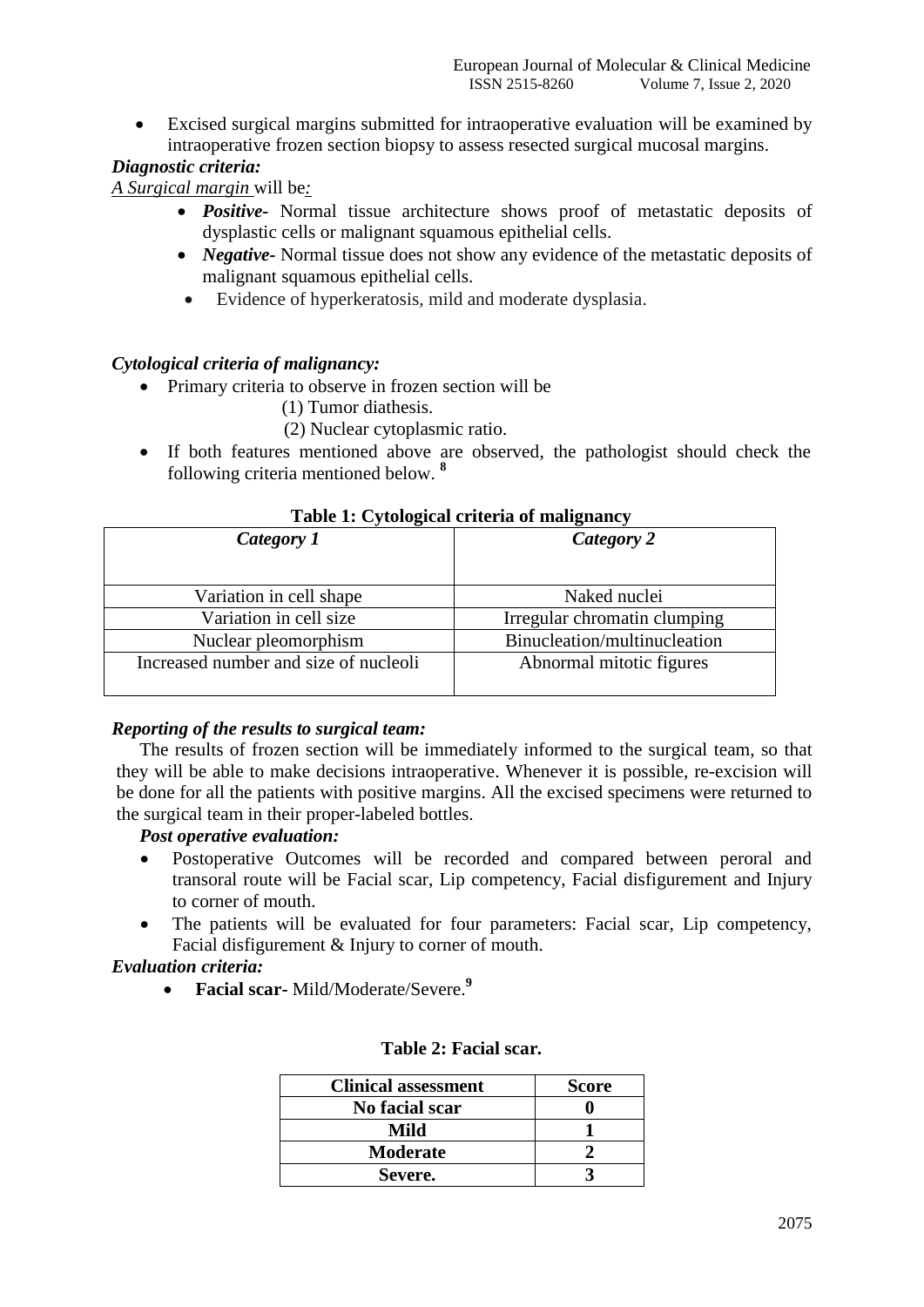• Lip competency- (lower score indicates better function, Range  $1-3$ )<sup>5</sup> **Table 3: Lip competency***.*

| <b>Clinical assessment</b> | <b>Score</b> |
|----------------------------|--------------|
| At rest                    |              |
| On effort                  |              |
| Incompetent                |              |

**Facial disfigurement-** Mild/Moderate/Severe.**<sup>10</sup>**

| <b>Clinical assessment</b> | <b>Score</b> |
|----------------------------|--------------|
| No facial disfigurement    |              |
| Mild                       |              |
| <b>Moderate</b>            |              |
| Severe.                    |              |

Table 4: Facial disfigurement.

Patients themselves on above criteria will assess facial scar, Disfigurement. At the same time, the examiner evaluated the patient for the same criteria.

**Injury to corner of mouth-** Yes/No

After all Intraoperative and postoperative evaluation as mentioned above the data will be transcribed into an Excel worksheet (Microsoft Corp, Redmond, Wash) for study.

## *Expected Outcome:*

Surgical approaches that conserve function, diminish complications and maximize cosmetic result should be encouraged in suitable patients when possible. If superiority of Peroral route over Trans oral route is established, it will provide a new insight in choosing the best approach with minimal complications for extirpation of primary OSCC.

## *Discussion:*

The OSCC is one of the promptly mounting oral cancers in the prose of oncology. More than 90% of oral cancers are preventable and almost all oral cancers are curable with minimal morbidity and mortality if detected early. Unfortunately, in India majority of the patients present in an advanced stage where treatment, if at all offered is associated with major morbidity. Hence, primary or secondary prevention of oral cancer is of utmost importance. Many studies on oral squamous cell carcinoma have been reported from this region<sup>11,12,13</sup>. Lohe et al reported on evaluation of correlation of serum lipid profile in patients with oral cancer and precancer**<sup>14</sup>**. Studies on different biochemical factors associated with oral cancer were reported by Mallick et al <sup>15</sup>, Chole et al<sup>16</sup> and Korde et al<sup>17</sup>. Agrawal et al reported about Touch Imprint Cytology as an alternative to frozen section in intraoperative assessment of cervical metastasis in oral squamous cell carcinoma**<sup>18</sup>** . Mokbel Khalefa et al reported on Ten years incidence of intracranial complications of chronic suppurative otitis media**<sup>19</sup>**

The development of Peroral techniques for minimal-invasive surgery in narrow spaces has challenged this concept of 5-mm free margins due to anatomical limitations, without decrease in disease control reported. Peroral surgery may offer significant advantages because it helps avoid Transoral access trauma, it reduces the healing time, and it allows for better and faster functional recovery. While all of these advantages are certainly of benefit to the patient,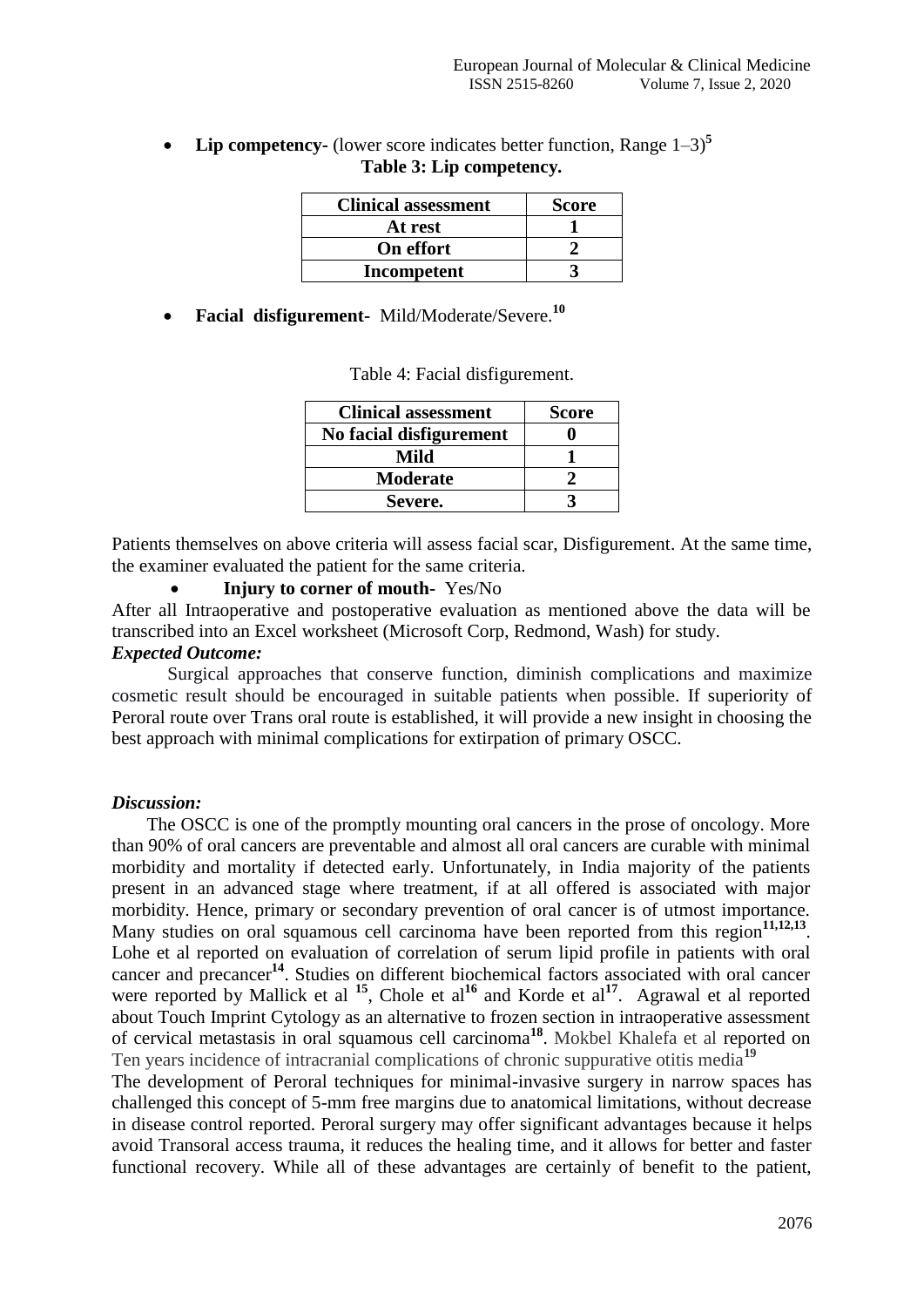Peroral approaches can result in intraoperative situations whereby visibility of critical structures and tissue handling is hampered as a consequence of the confined workspace and thus can impact on the adequacy of the surgical resection. It is, therefore, of critical importance to analyze the surgical margin status after this type of intervention.

Though access techniques have a certain protagonist to play in managing of oral cavity tumors, they are related with morbidities in term of utility, healing and cosmetic. Therefore, we presume that both methods meet the exceptional access to the oral cavity for the extirpation of cancer. Although one would deliberate that, the prevention of a facial scar would be a convincing reason for performing out a Peroral route in aggregation with a Transoral route technique.

#### *Conclusion:*

The choice of approach have to be used prudently depending upon the site and size of the lesion, presence or absence of trismus and surgeons experience. The choice of approach should not compromise the oncological outcomes; however, a surgical approach that ascertains tumour free surgical margins with minimal complications should be used. With the inclination more towards the minimal access procedures, the Peroral route may be the choice of access if the inherent drawbacks of Transoral route are overcome by it.

#### *References:*

- [1] Sutton DN, Brown JS, Rogers SN, et al. The prognostic implications of surgical margin in oral squamous cell carcinoma. Int J Oral Maxillofac Surg. 2003;32:30-34.
- [2] Babin R, Calcaterra TC. The lip-splitting approach to resection of oropharyngeal cancer. J Surg Oncol 1976;8:433– 6.
- [3] Benjamin W. Cilento, Mark Izzard Comparison of approaches for oral cavity cancer resection: Lip-split versus visor flap Otolaryngology–Head and Neck Surgery (2007) 137, 428-432.
- [4] McCann KJ, Irish JC, Complication associated with rigid fixation of mandibulotomies. J Otolaryngol 1994: **23**: 210–215.
- [5] J. C. Devine, A comparison of aesthetic, functional and patient subjective outcomes following lip-split mandibulotomy and mandibular lingual releasing access procedures Int. J. Oral Maxillofac. Surg. 2001; 30: 199–204.
- [6] Azhar J. Battoo, Efficacy of Per Oral Access in the Surgical Management of T2/T3 Oral Cavity Squamous Cell Carcinoma Otolaryngology—Head and Neck Surgery Foundation 2012.
- [7] Broumand V, Lozano TE, Gomez JA. Evaluation and Staging of Oral Cancer. Oral Maxillofac Surg Clin. 2006 Nov 1;18(4):435–44.
- [8] [Fischer AH,](https://www.ncbi.nlm.nih.gov/pubmed/?term=Fischer%20AH%5BAuthor%5D&cauthor=true&cauthor_uid=20564180) [Zhao C,](https://www.ncbi.nlm.nih.gov/pubmed/?term=Zhao%20C%5BAuthor%5D&cauthor=true&cauthor_uid=20564180) [Li QK,](https://www.ncbi.nlm.nih.gov/pubmed/?term=Li%20QK%5BAuthor%5D&cauthor=true&cauthor_uid=20564180) [Gustafson KS,](https://www.ncbi.nlm.nih.gov/pubmed/?term=Gustafson%20KS%5BAuthor%5D&cauthor=true&cauthor_uid=20564180) [Eltoum IE,](https://www.ncbi.nlm.nih.gov/pubmed/?term=Eltoum%20IE%5BAuthor%5D&cauthor=true&cauthor_uid=20564180) [Tambouret R,](https://www.ncbi.nlm.nih.gov/pubmed/?term=Tambouret%20R%5BAuthor%5D&cauthor=true&cauthor_uid=20564180) [Benstein](https://www.ncbi.nlm.nih.gov/pubmed/?term=Benstein%20B%5BAuthor%5D&cauthor=true&cauthor_uid=20564180)  [B,](https://www.ncbi.nlm.nih.gov/pubmed/?term=Benstein%20B%5BAuthor%5D&cauthor=true&cauthor_uid=20564180) [Savaloja LC,](https://www.ncbi.nlm.nih.gov/pubmed/?term=Savaloja%20LC%5BAuthor%5D&cauthor=true&cauthor_uid=20564180) [Kulesza P](https://www.ncbi.nlm.nih.gov/pubmed/?term=Kulesza%20P%5BAuthor%5D&cauthor=true&cauthor_uid=20564180) The cytologic criteria of malignancy [J Cell Biochem.](https://www.ncbi.nlm.nih.gov/pubmed/20564180) 2010 Jul 1;110(4):795-811.
- [9] [Beausang E,](https://www.ncbi.nlm.nih.gov/pubmed/?term=Beausang%20E%5BAuthor%5D&cauthor=true&cauthor_uid=9810991) [Floyd H,](https://www.ncbi.nlm.nih.gov/pubmed/?term=Floyd%20H%5BAuthor%5D&cauthor=true&cauthor_uid=9810991) [Dunn KW,](https://www.ncbi.nlm.nih.gov/pubmed/?term=Dunn%20KW%5BAuthor%5D&cauthor=true&cauthor_uid=9810991) [Orton CI,](https://www.ncbi.nlm.nih.gov/pubmed/?term=Orton%20CI%5BAuthor%5D&cauthor=true&cauthor_uid=9810991) [Ferguson MW](https://www.ncbi.nlm.nih.gov/pubmed/?term=Ferguson%20MW%5BAuthor%5D&cauthor=true&cauthor_uid=9810991) A new quantitative scale for clinical scar assessment. [Plast Reconstr Surg.](https://www.ncbi.nlm.nih.gov/pubmed/9810991) 1998 Nov;102(6):1954-61.
- [10] [Cho J,](https://www.ncbi.nlm.nih.gov/pubmed/?term=Cho%20J%5BAuthor%5D&cauthor=true&cauthor_uid=29846028) [Fingeret MC,](https://www.ncbi.nlm.nih.gov/pubmed/?term=Fingeret%20MC%5BAuthor%5D&cauthor=true&cauthor_uid=29846028) [Huang SC,](https://www.ncbi.nlm.nih.gov/pubmed/?term=Huang%20SC%5BAuthor%5D&cauthor=true&cauthor_uid=29846028) [Liu J,](https://www.ncbi.nlm.nih.gov/pubmed/?term=Liu%20J%5BAuthor%5D&cauthor=true&cauthor_uid=29846028) [Reece GP,](https://www.ncbi.nlm.nih.gov/pubmed/?term=Reece%20GP%5BAuthor%5D&cauthor=true&cauthor_uid=29846028) [Markey MK](https://www.ncbi.nlm.nih.gov/pubmed/?term=Markey%20MK%5BAuthor%5D&cauthor=true&cauthor_uid=29846028) Observers' response to facial disfigurement from head and neck cancer [Psychooncology.](https://www.ncbi.nlm.nih.gov/pubmed/29846028) 2018 Sep;27(9):2119-2124.
- [11] Chaudhary, Minal, Amol Ramchandra Gadbail, Gaurav Vidhale, Mugdha P. Mankar (Gadbail), Shailesh M. Gondivkar, Madhuri Gawande, and Swati Patil. "Comparison of Myofibroblasts Expression in Oral Squamous Cell Carcinoma, Verrucous